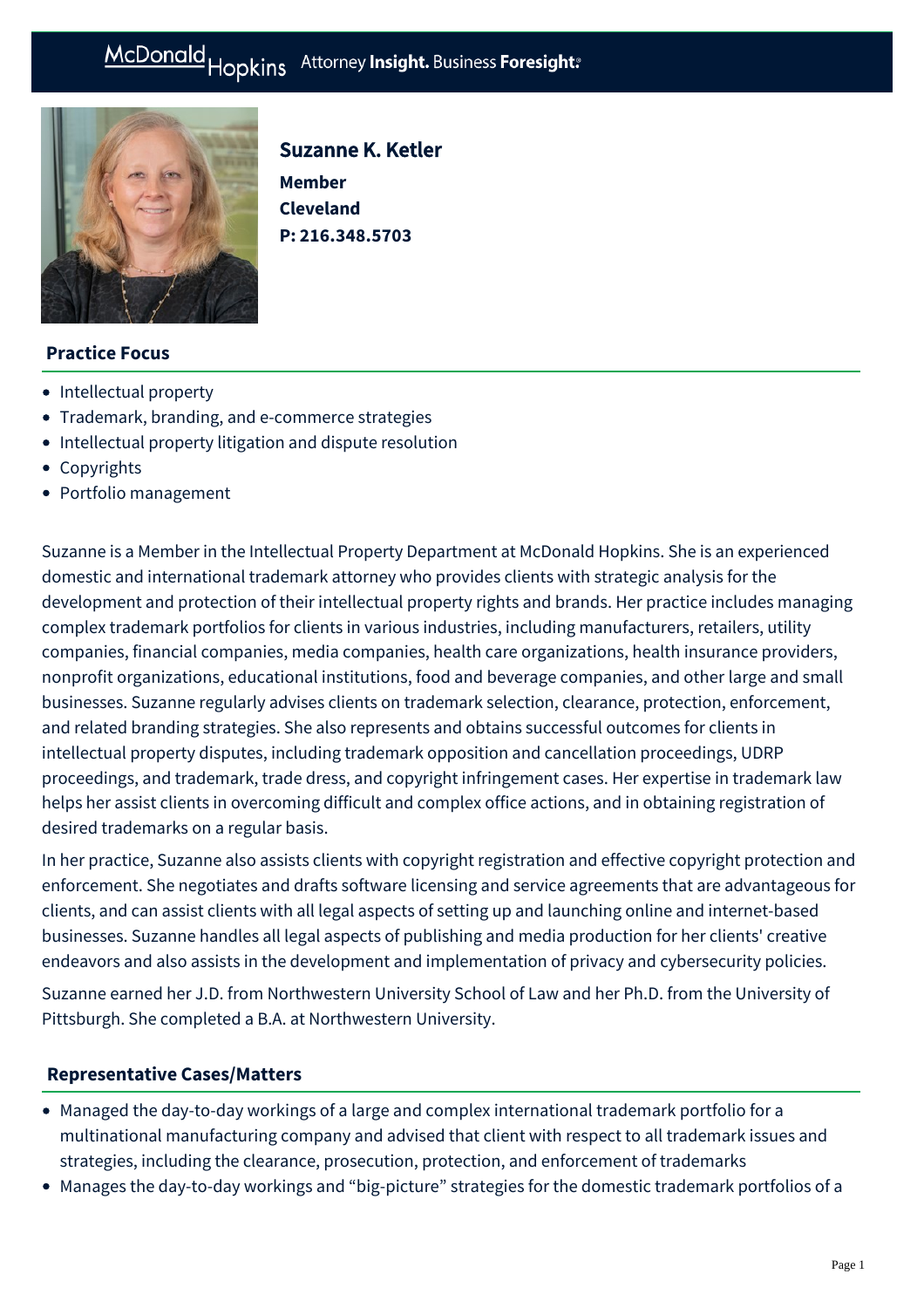number of clients in a wide variety of industries and fields, and handles the clearance, prosecution, protection, and enforcement of trademarks for these clients

- Represented a multinational manufacturing client in numerous US and foreign trademark opposition and cancellation proceedings to protect a number of its marks, including those brought under the "family of trademarks" doctrine
- Represented a tool manufacturing company in its enforcement of its trade dress rights in a valuable product design in federal court, with a 100% success record in obtain favorable and cost-effective settlements for this client, including complete cessation of use of the design by the defendant in all cases
- Represented a franchising company in fending off a frivolous trademark infringement claim threatened against it by filing a claim for declaratory judgment, and obtaining favorable settlement and reimbursement of client's attorneys' fees in the case
- Advised and counseled various clients on IP aspects of mergers, acquisitions, and other transactions, conducted due diligence on IP for such transactions, and drafted and recorded IP transfer documents for them
- Audited copyright practices and rights for a marketing and consulting company client and provided them with a plan for best practices to protect their original creative works and to avoid infringement of the materials of others
- Represented several clients, including a large manufacturing company and a health insurance provider, in numerous Uniform Domain Name Dispute Resolution Policy (UDRP) proceedings, obtaining transfer of the subject domain names from the infringers every time
- Represented a utility company in a federal court action for trademark infringement, which resulted in prompt and efficient settlement that met all client demands and resulted in complete cessation of use of client trademarks by infringer
- Advised and represented a world-renowned health care institution in the clearance, prosecution, and protection of its trademarks, and managed the trademark portfolio for that same institution
- Represented a media production company in the prosecution and protection of its famous trademarks worldwide, as well as in the worldwide protection and enforcement of its copyrights in its best-selling motion pictures and audio CDs
- Represented a variety of small businesses in the sale, assignment, and licensing of domain names, trademarks, and copyrights
- Represented numerous clients in the negotiation, drafting, and finalization of software and technology licensing agreements
- Represented numerous clients in development, services, and licensing agreements related to their mobile apps
- Represented numerous small business clients in negotiations with web developers for development of their e-commerce websites and advised on all legal matters related to the same

# **Admissions - Court**

- U.S. District Court for the Northern District of Ohio
- U.S. District Court for the Southern District of Ohio